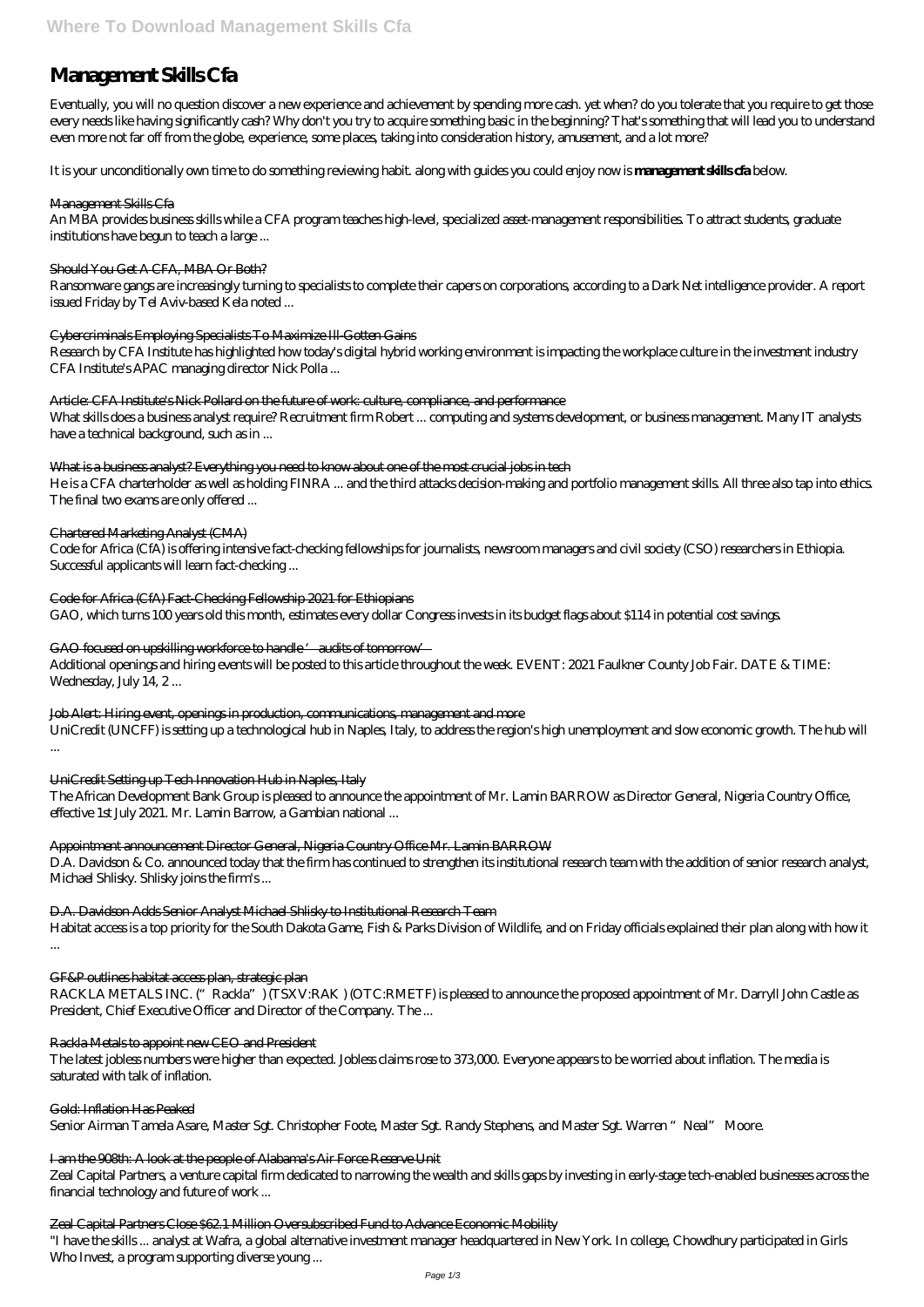## These 4 young people are working to make Wall Street more inclusive by mentoring and empowering others

Will Goodhart, chief executive of CFA UK, joined Georgina Sell, associate director - financial services at BRUIN Financial, and My-Linh Ngo, head of ESG investment at BlueBay Asset Management, for the ...

The inaugural US Cyber Games™ led by Katzcy in collaboration with the National Initiative for Cybersecurity Education (NICE) program at the National Institute of Standards and Technology (NIST), ...

#### Sustainable Festival: Addressing the sustainability skills challenge

Diversification is a core principle of investing. Yet money managers have not applied it to their own ranks. Only around 10 percent of portfolio managers—the people most directly responsible for investing your money—are female, and the numbers are even worse at the ownership level. What are the causes of this underrepresentation, and what are its consequences—including for firms' and clients' bottom lines? In Undiversified, experienced practitioners Ellen Carr and Katrina Dudley examine the lack of women in investment management and propose solutions to improve the imbalance. They explore the barriers that subtly but effectively discourage women from entering and staying in the industry at each point in the pipeline. At the entry level, the lack of visible role models discourages students from considering the field, and those who do embark on an investment management career face many obstacles to retention and promotion. Carr and Dudley highlight the importance of informal knowledge about how to navigate career tracks, without which women are left at a disadvantage in an industry that lionizes confidence. They showcase a diverse constellation of successful female portfolio managers to demystify the profession. Drawing on wide-ranging research, interviews with prospective, current, and former industry practitioners, and the authors' own experiences, Undiversified makes a compelling case that increasing the number of women could help transform active investment management at a time when it is under threat from passive strategies and technological innovation.

"Successful Wall Street fund manager retired at age 35 guides investors to use intuitive and creative right-brained processes to complement traditional leftbrain financial analysis. Author describes his principles based on spiritual insights and provides professional anecdotes to support his theories"--Provided by publisher.

Artificial intelligence (AI) has grown in presence in asset management and has revolutionized the sector in many ways. It has improved portfolio management, trading, and risk management practices by increasing efficiency, accuracy, and compliance. In particular, AI techniques help construct portfolios based on more accurate risk and return forecasts and more complex constraints. Trading algorithms use AI to devise novel trading signals and execute trades with lower transaction costs. AI also improves risk modeling and forecasting by generating insights from new data sources. Finally, roboadvisors owe a large part of their success to AI techniques. Yet the use of AI can also create new risks and challenges, such as those resulting from model opacity, complexity, and reliance on data integrity.

Prepare for success on the 2022 CFA Level I exam with the latest official CFA® Program Curriculum. The 2022 CFA Program Curriculum Level I Box Set contains all the material you need to succeed on the Level I CFA exam in 2022. This set includes the full official curriculum for Level I and is part of the larger CFA Candidate Body of Knowledge (CBOK). Highly visual and intuitively organized, this box set allows you to: Learn from financial thought leaders. Access market-relevant instruction. Gain critical knowledge and skills. The set also includes practice questions to assist with your recall of key terms, concepts, and formulas. Perfect for anyone preparing for the 2022 Level I CFA exam, the 2022 CFA Program Curriculum Level I Box Set is a must-have resource for those seeking the foundational skills required to become a Chartered Financial Analyst®.

Portfolio Management in Practice, Volume 1: Investment Management delivers a comprehensive overview of investment management for students and industry professionals. As the first volume in the CFA Institute's new Portfolio Management in Practice series, Investment Management offers professionals looking to enhance their skillsets and students building foundational knowledge an essential understanding of key investment management concepts. Designed to be an accessible resource for a wide range of learners, this volume explores the full portfolio management process. Inside, readers will find detailed coverage of: Forming capital market expectations Principles of the asset allocation process Determining investment strategies within each asset class Integrating considerations specific to high net worth individuals or institutions into chosen strategies And more To apply the concepts outlined in the Investment Management volume, explore the accompanying Portfolio Management in Practice, Volume 1: Investment Management Workbook. The perfect companion resource, this workbook aligns chapter-by-chapter with Investment Management for easy referencing so readers can draw connections between theoretical content and challenging practice problems. Featuring contributions from the CFA Institute's subject matter experts, Portfolio Management in Practice, Volume 1: Investment Management distills the knowledge forward-thinking professionals will need to succeed in today's fastpaced financial world.

The dynamics of the asset management business are complex and geographically diverse. Products and vendors compete within and across markets and often shade into each other. Regulation can differ dramatically according to financial systems and functions. Here are discussed the major asset

management sectors—pension funds, mutual funds, alternative investment vehicles, and private wealth management. Despite the complexity of the industry, common threads run through the discussion—growth, risk, and cost—that cannot be ignored by asset managers hoping to be sustainably profitable. What is required to excel includes distribution in leading markets, product breadth and consistency, global money management expertise, and capital strength. Also needed are technological capability, marketing and customer service skills, defensible pricing, low-cost production, and a strong brand. All these characteristics must be rooted in an affirmative culture with cohesive senior management and a talented and motivated staff.

"A rare blend of a well-organized, comprehensive guide to portfolio management and a deep, cutting-edge treatment of the key topics by distinguished authors who have all practiced what they preach. The subtitle, A Dynamic Process, points to the fresh, modern ideas that sparkle throughout this new edition. Just reading Peter Bernstein's thoughtful Foreword can move you forward in your thinking about this critical subject." —Martin L. Leibowitz, Morgan Stanley "Managing Investment Portfolios remains the definitive volume in explaining investment management as a process, providing organization and structure to a complex, multipart set of concepts and procedures. Anyone involved in the management of portfolios will benefit from a careful reading of this new edition." —Charles P. Jones, CFA, Edwin Gill Professor of Finance, College of Management, North Carolina State University

All organizations, whether for profit, not for profit, or government, face issues of information technology management. While the concerns involved may differ from organization to organization, the principles of good information technology management remain the same. Using a compilation of articles on